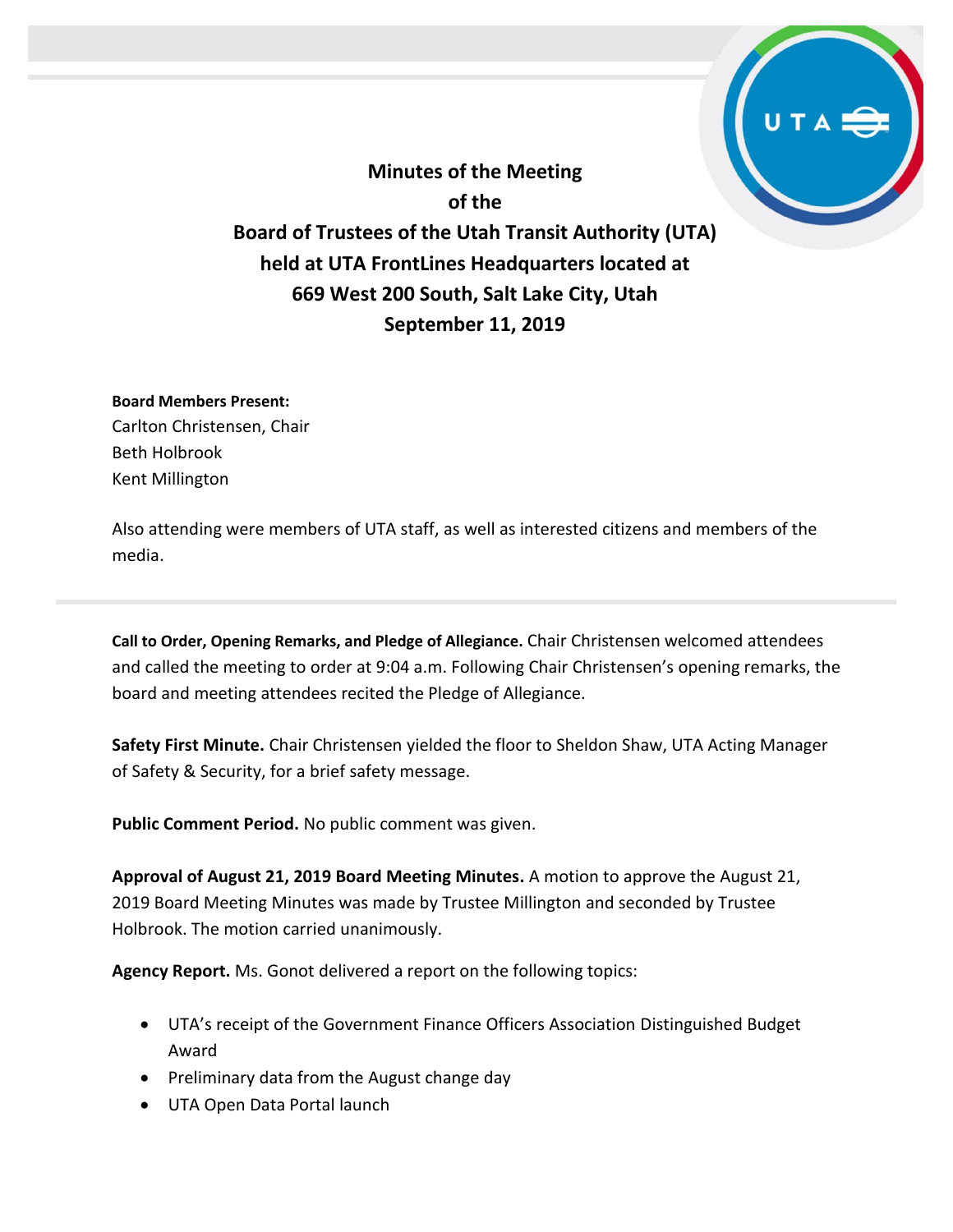- Utah Valley Express one-year anniversary customer appreciation event
- UTA's hosting of the Charleston, South Carolina planning group tour

**R2019-09-01 Resolution Appointing the Accountable Executive and Chief Safety Officer for the Authority's Safety Management System.** Ms. Gonot explained the resolution, which names Carolyn Gonot as the accountable executive and appoints Sheldon Shaw as chief safety officer for UTA's safety management system in compliance with Federal Transit Administration guidelines.

A motion to approve R2019-09-01 was made by Trustee Holbrook and seconded by Trustee Millington. The motion carried unanimously with aye votes from Trustee Holbrook, Trustee Millington, and Chair Christensen.

**R2019-09-02 Resolution Approving a Fourth Amendment to the Authority's 2019 Budget.** Bob Biles, UTA Chief Finance Officer, summarized the proposed budget reallocations, which include adjustments for the microtransit pilot, positions and software to support new service from Salt Lake County  $4<sup>th</sup>$  quarter funds, and a procurement and contract specialist position reallocation.

A motion to approve R2019-09-02 was made by Trustee Millington and seconded by Trustee Holbrook. The motion carried unanimously with aye votes from Trustee Millington, Trustee Holbrook, and Chair Christensen.

## **Discussion Items.**

**Emergency Management Plans.** Amy Cornell-Titcomb, UTA Emergency Management Program Manager, spoke about the agency's UTA emergency management program, including its vision and mission. She then provided an overview of in-place emergency plans, emergency operations center functions, policy group functions, agency responsibilities, and community expectations. Discussion ensued. Questions on the agency's coordination with county and state emergency plans, arrangements for supply of critical infrastructure items, communication in the emergency operations center, and the number of buses available for disaster management were posed by the board and answered by Ms. Cornell-Titcomb.

**Service Choices Report.** Laura Hanson, UTA Director of Planning, provided an overview of the service choices initiative, recapped the associated community engagement, and reviewed the service choices implementation timeline and scenarios development. Extensive discussion ensued. Questions on how express service fits into the ridership vs. coverage ratio, coverage efficiency, capacity for implementation in 2020, and strategies to shift from coverage to ridership in predominantly coverage areas were posed by the board and answered by staff.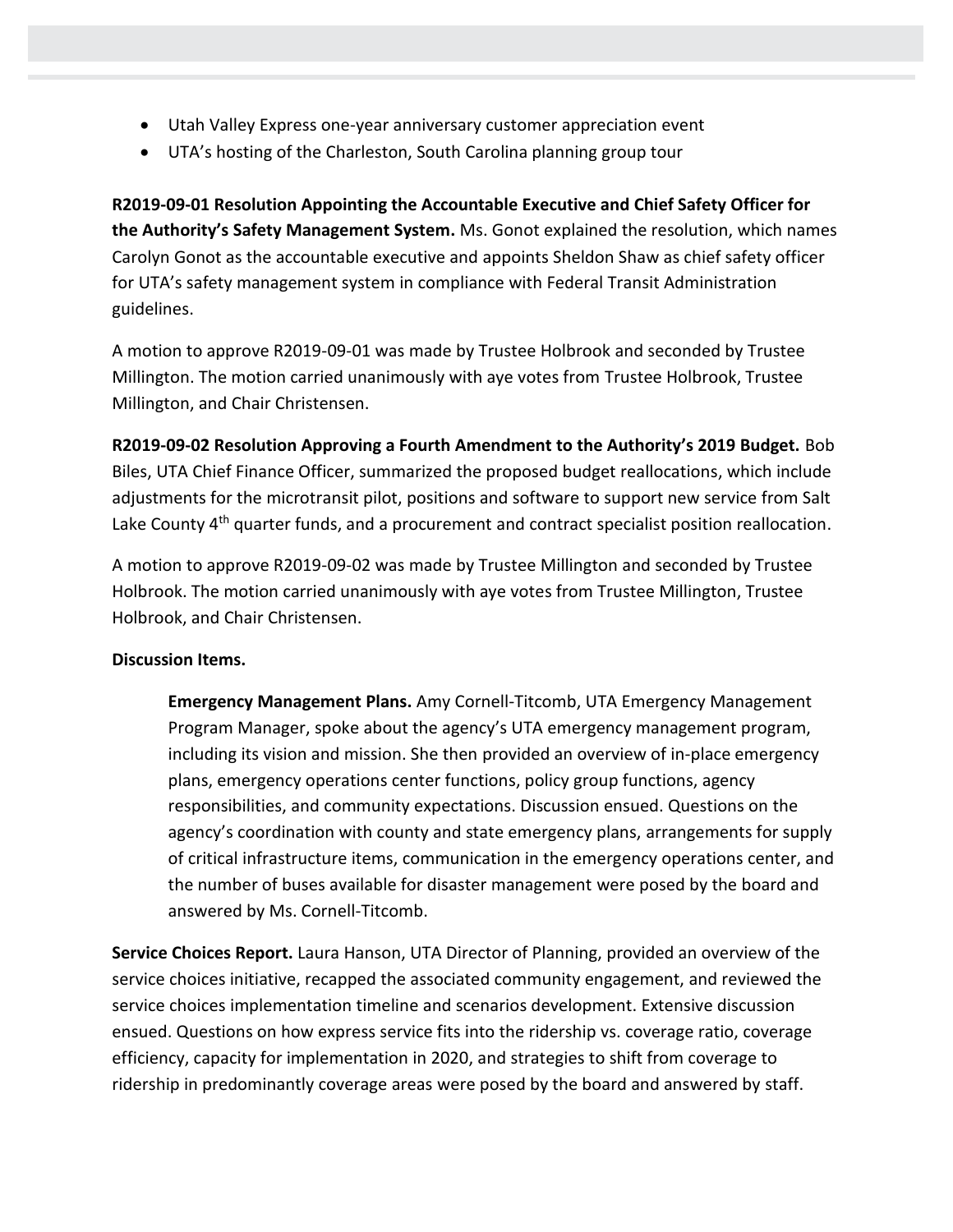Trustee Millington advocated for thoughtful service planning in Utah County, which is expected to grow more rapidly over the next several decades than the other counties in UTA's service area. Chair Christensen suggested considering sharing resources between counties and working with local municipalities to identify core routes. He also indicated a preference for a 70:30 ridership to coverage ratio, or possibly a 75:25 ratio.

Ultimately the board directed the ongoing service choices work to:

- Pay particular attention to growth areas (e.g., Utah County, southwest Salt Lake County, western Davis County)
- Consider and incorporate the vision and long-term transportation needs of the community
- Reconsider how equity between and among counties is determined
- Partner with cities to identify core routes and support them as they develop affordable housing plans
- Perform a comprehensive review of the UTA system and identify existing efficiencies as soon as 2020
- Generate scenarios that reflect service options for different ridership to coverage ratios (e.g., 50:50, 60:40, 70:30, etc.) for a future discussion this fall
- Develop a layered service plan that demonstrates potential service scenarios with additional resources over time

## **Contracts, Disbursements, and Grants.**

**Contract: Bond Underwriters (Bank of America Securities).** Mr. Biles described the contract, which provides bond underwriting services for the issuance of any new money bonds as well as refundings associated with outstanding bonds. UTA has selected a pool of three firms from which the agency may select for upcoming bond issues. Discussion ensued. A question on which firm(s) would be used in the proposed upcoming bond issue was posed by the board and answered by Mr. Biles.

**Contract: Bond Underwriters (Wells Fargo Securities).** This contract is for one in a pool of three firms from which the agency may select for upcoming bond issues.

**Contract: Bond Underwriters (JP Morgan Securities).** This contract is for one in a pool of three firms from which the agency may select for upcoming bond issues.

A motion to approve the bond underwriter contracts (Bank of America Securities, Wells Fargo Securities, and JP Morgan Securities) was made by Trustee Millington and seconded by Trustee Holbrook. The motion carried unanimously.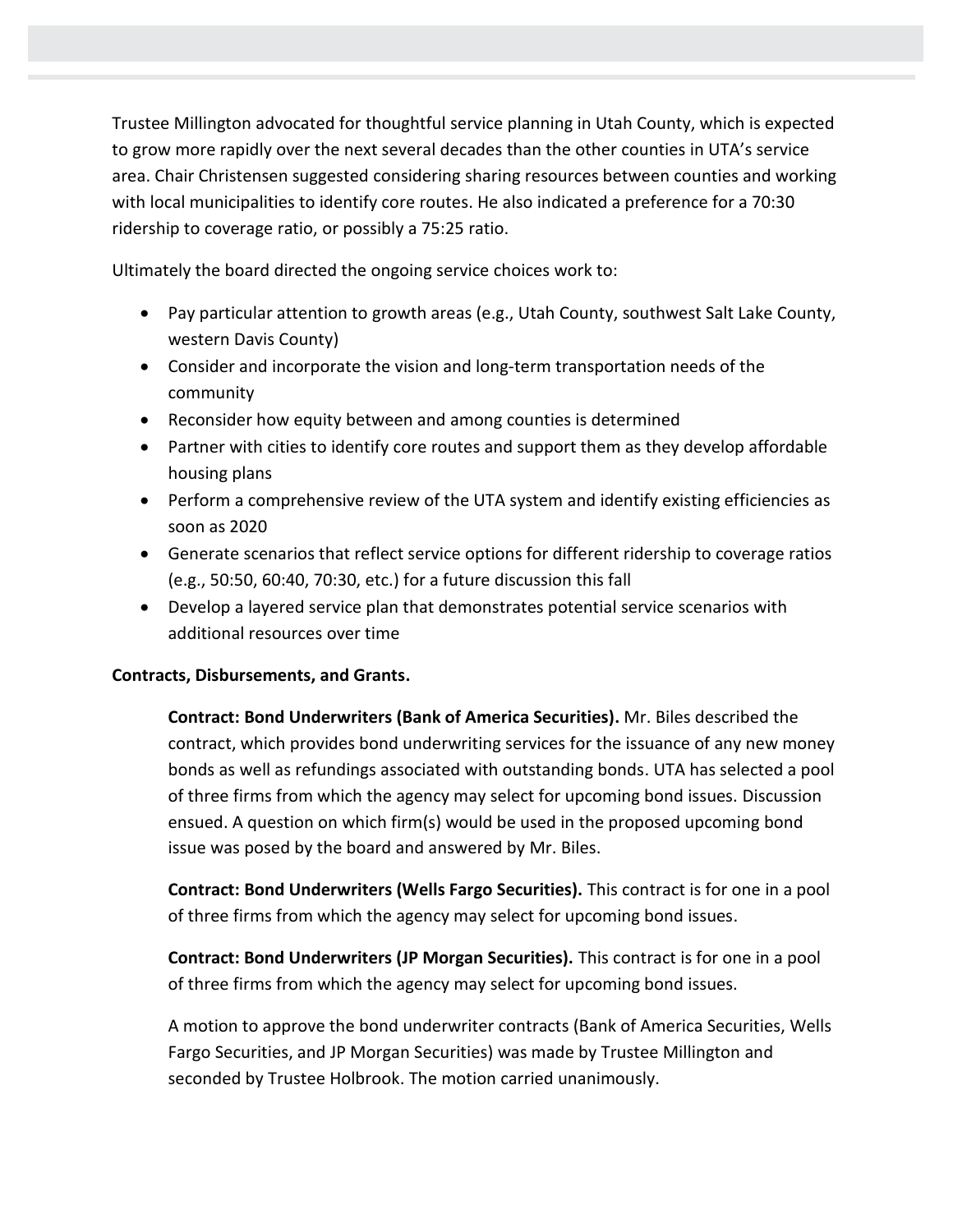## **Contract: Comprehensive Specialized Transportation Plan Development (RLS**

**Associates, Inc.).** Ryan Taylor, UTA Coordinated Mobility Manager, described the contract, the purpose of which is to develop a comprehensive, specialized transportation plan and to propose a solution for identified human service transportation gaps for seniors and persons with disabilities. Discussion ensued. Questions on the timeline for the work outlined in the contract and incorporation of future growth projections in the plan were posed by the board and answered by Mr. Taylor.

A motion to approve the contract was made by Trustee Holbrook and seconded by Trustee Millington. The motion carried unanimously.

**Contract: Vendor Managed Shop Supply (Grainger).** Todd Mills, UTA Sr. Supply Chain Manager, described the contract, which provides shop supplies to UTA operations, maintenance, and administrative staff. Discussion ensued. Questions on the timing of bringing the contract to the board and pricing terms were posed by the board and answered by Mr. Mills.

A motion to approve the contract was made by Trustee Millington and seconded by Trustee Holbrook. The motion carried unanimously.

**Change Order: On-Call Maintenance Task Order #87 – UDOT Queue Cutter Traffic Signal Project (Stacy and Witbeck).** Dave Hancock, UTA Director of Asset Management, explained the task order, which provides advance preemption time at five locations to accommodate the installation of queue cutter traffic signals. Discussion ensued. A question on the role of the Utah Department of Transportation (UDOT) in the project was posed by the board and answered by Mr. Hancock.

A motion to approve the change order was made by Trustee Millington and seconded by Trustee Holbrook. The motion carried unanimously.

**Pre-Procurement: Electronic Fare Collection Reader Replacement.** Ms. Gonot was joined by Dan Harmuth, UTA IT Director, and Monica Morton, UTA Fares Director. Mr. Harmuth stated the procurement is for approximately 2,000 electronic fare collection readers. The readers are needed to replace aging and obsolete technology. Discussion ensued. Questions on readers used at other agencies, data management on the readers, and timeline on the procurement were posed by the board and answered by staff. Trustee Holbrook expressed her preference for technology that would allow direct fare payment using credit cards.

## **Other Business.**